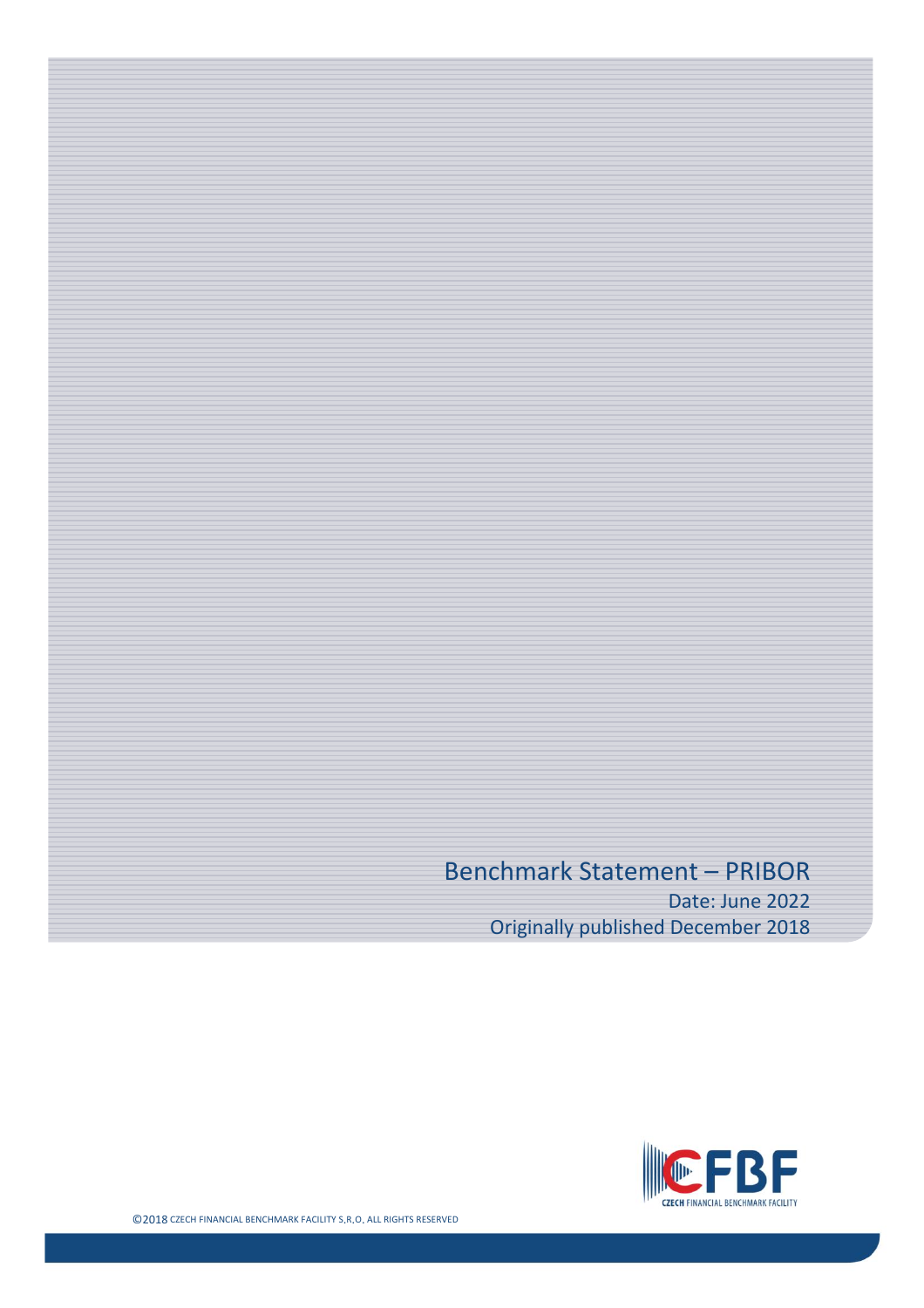#### Contents

|      | 17 Appendix 1 - The specific requirements of BMR Annex I for Interest Rate Benchmarks.  10 |  |
|------|--------------------------------------------------------------------------------------------|--|
| 17.1 |                                                                                            |  |
| 17.2 |                                                                                            |  |
| 17.3 | An independent external audit of compliance with the benchmark methodology and BMR11       |  |
| 17.4 |                                                                                            |  |

Copyright © 2018 by Czech Financial Benchmark Facility s.r.o. (CFBF) All rights reserved. This document or any portion thereof may not be reproduced or used in any manner whatsoever without the express written permission of the CFBF.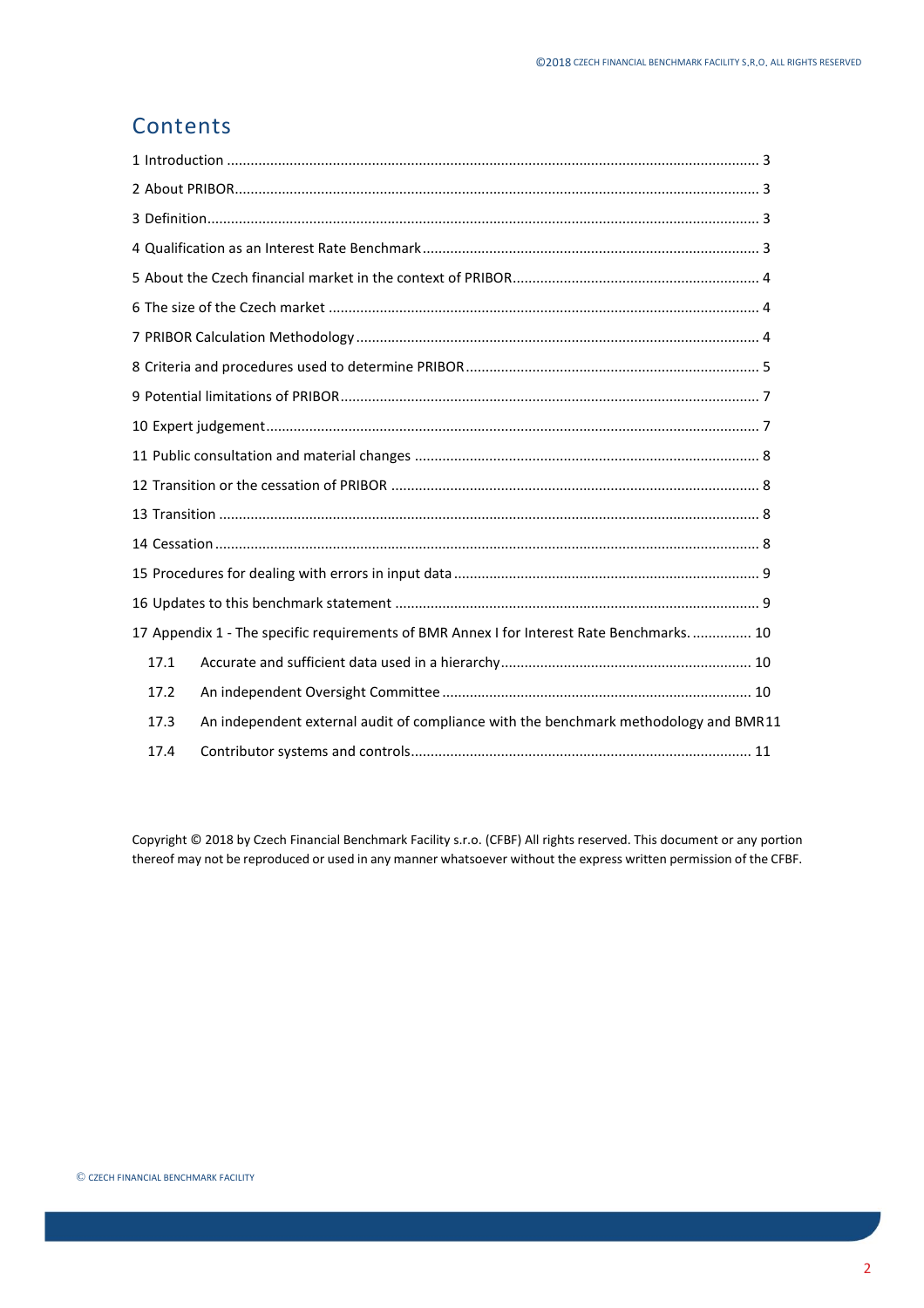#### <span id="page-2-0"></span>1 Introduction

The Czech Financial Benchmark Facility s.r.o. (CFBF) is the benchmark administrator for the PRIBOR benchmark.

This benchmark statement is published by the CFBF in compliance with Article 27 of the European Benchmark Regulation (BMR) and the accompanying ESMA Regulatory Technical Standards.

### <span id="page-2-1"></span>2 About PRIBOR

The Prague Interbank Offered Rate (PRIBOR) is the dominant money market reference rate for CZK financial instruments and is determined using contributions of input data from Panel Banks. Each Panel Bank is required to be a supervised entity and to be a participant in the Czech interbank market.

No EU Climate Transition Benchmark or EU Paris-aligned Benchmark is available in CFBF's portfolio nor does CFBF have benchmarks that pursue ESG (environmental, social and governance) objectives or take into account ESG factors

# <span id="page-2-2"></span>3 Definition

PRIBOR is the average interest rate at which unsecured CZK funds are offered by Panel Banks in the interbank market, just prior to 11am local time.

#### <span id="page-2-3"></span>4 Qualification as an Interest Rate Benchmark

PRIBOR is an Interest Rate Benchmark pursuant to Article 3(1)(22) of BMR as it is determined from the rate at which banks may lend to other banks in the money market.

Statistics obtained from the Czech National Bank (CNB), amongst other informed sources, confirm that the notional amounts of underlying contracts do not exceed EUR 500bn and therefore PRIBOR does not meet the criteria to be classified as a Critical Benchmark.

As an Interest Rate Benchmark, PRIBOR users should note that Annex I of BMR applies to the provision of, and contribution to PRIBOR, in addition to, or as a substitute for, the requirements of BMR Title II.

The specific requirements of Annex I for Interest Rate Benchmarks are to ensure:

- Accurate and sufficient data used in a hierarchy
- An independent oversight committee
- An independent external audit of compliance with the benchmark methodology and BMR, and
- Contributor systems and control requirements.

More details on each of these requirements are described in Appendix 1.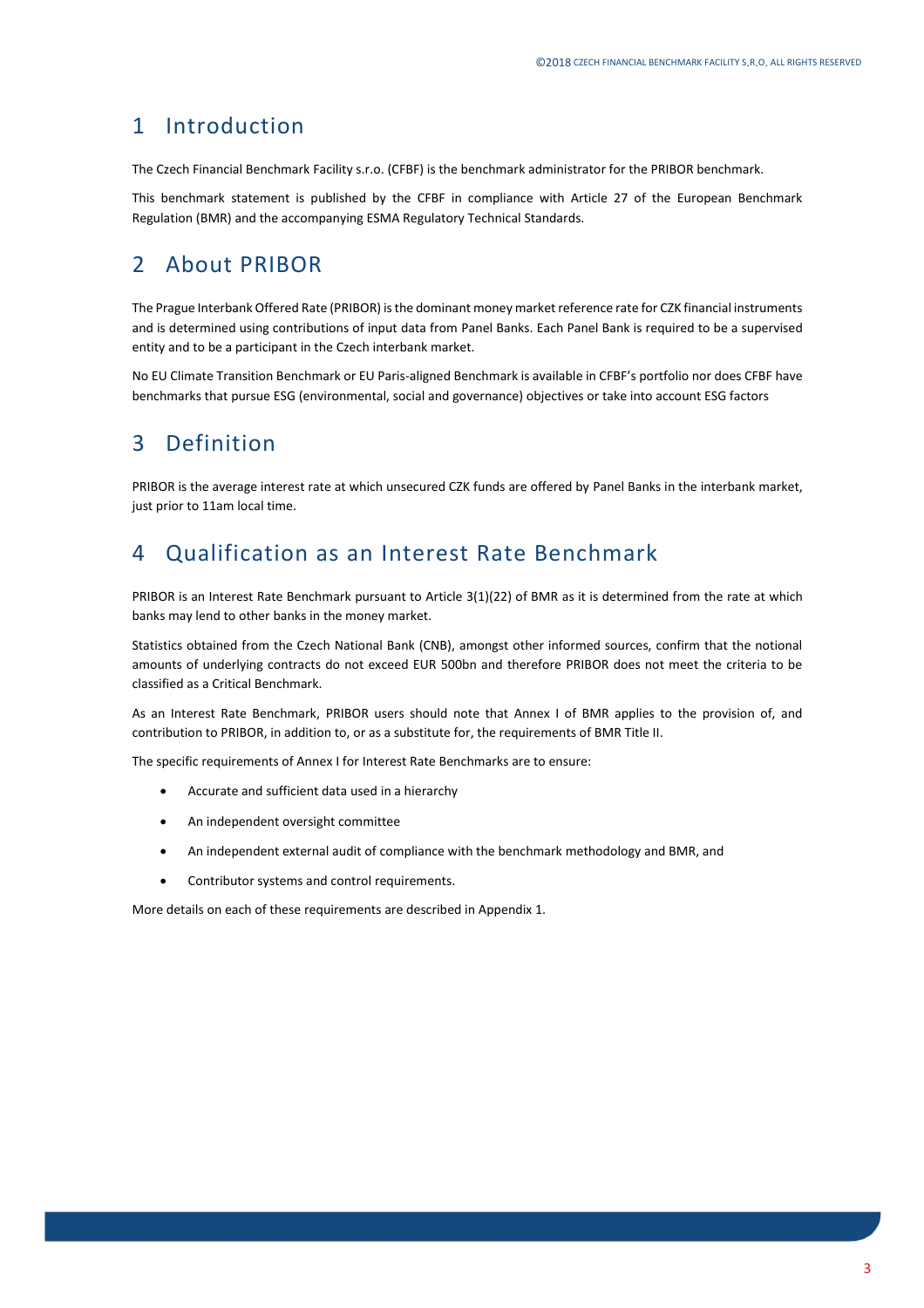# <span id="page-3-0"></span>5 About the Czech financial market in the context of PRIBOR

Like many global financial markets, the CZK interbank deposit market lacks liquidity, particularly in longer-term maturities. Naturally the most active tenors are short-term, particularly O/N, T/N and 1 week.

There exists a relatively healthy CZK interest rate derivatives market, most notably in IRS where price quotations are available for tenors up to 15 years and in FRA, and liquidity is accessible out to 2 years. The CZK IRS curve is widely used as a reference for the pricing of domestic mortgages.

Financial market derivative products such as the CZK IRS and CZK FRA market use PRIBOR for the settlement of contractual obligations.

Foreign markets (especially the EUR market) are very important for the local banks with the most liquid cross-border EUR/CZK transaction for hedging and funding purposes. Forward foreign exchange, cross-currency IRS and basis swaps are liquid markets that are frequently traded.

#### <span id="page-3-1"></span>6 The size of the Czech market

CNB survey for April 2022 daily turnovers in the Czech financial market (published o[n https://www.cnb.cz/en/financial](https://www.cnb.cz/en/financial-markets/money-market/money-market-average-daily-turnovers/)[markets/money-market/money-market-average-daily-turnovers/\)](https://www.cnb.cz/en/financial-markets/money-market/money-market-average-daily-turnovers/).

| Product                                      | Total daily average turnover (CZK million) |
|----------------------------------------------|--------------------------------------------|
| <b>Money Market Deposits (residents)</b>     | 4.5                                        |
| <b>Money Market Deposits (non-residents)</b> | 37.3                                       |
| Repo (residents)                             | 7.3                                        |
| Repo (non-residents)                         | 24.1                                       |
| IRS (residents)                              | $\mathbf 0$                                |
| IRS (non-residents)                          | 7.7                                        |
| <b>FRA</b> (residents)                       | $\mathbf 0$                                |
| <b>FRA</b> (non-residents)                   | 250                                        |

#### <span id="page-3-2"></span>7 PRIBOR Calculation Methodology

The PRIBOR Calculation Methodology is designed to provide the most accurate and reliable benchmark rate to reflect the underlying financial market it measures. To achieve this outcome a number of banks from within the CZK interbank deposit market have been selected to perform the role of Panel Bank for the purpose of providing input data to the CFBF for the calculation of PRIBOR. Panel Banks provide the CFBF with the rate at which they would lend CZK unsecured deposits within the Czech Republic at 11:00am each business day. The Calculation Methodology document describes in detail the calculation process, but in summary it is the arithmetic mean (rounded to two decimal places) of the Panel Bank submitted rates, with topping and tailing applied depending upon the number of contributions received. The receipt by the CFBF of a number of Panel Bank contributions, in excess of a minimum of four Panel Bank contributions, ensures that there is a sufficiency of input data to produce an accurate and reliable PRIBOR output.

The PRIBOR Oversight Committee has the responsibility to approve and review the methodology. As described in the PRIBOR Oversight Committee Terms of Reference the committee must undertake a review of all aspects of the determination methodology at a minimum annually. In reviewing the methodology, the PRIBOR Oversight Committee considers the underlying market dynamics and the usage of PRIBOR.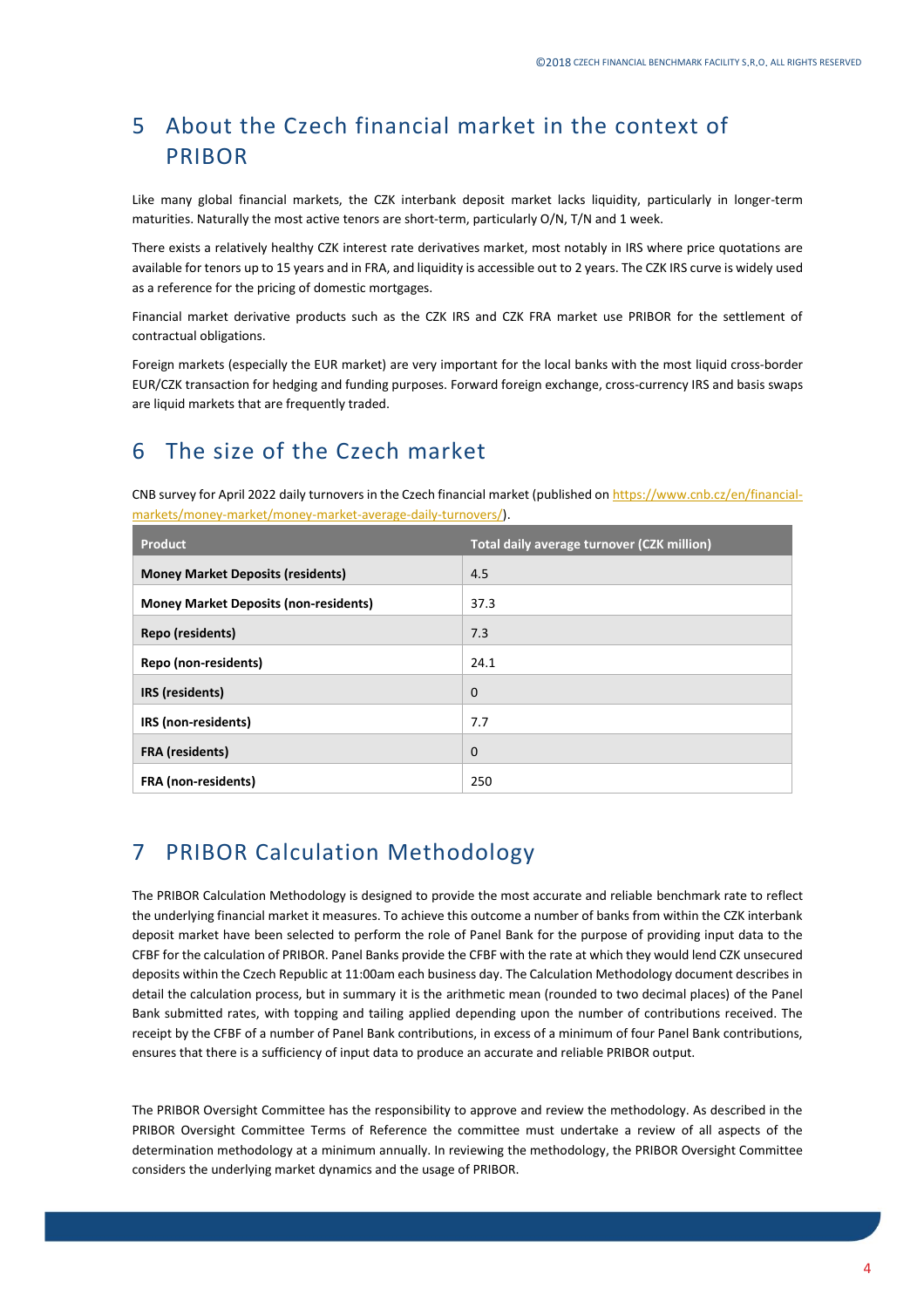### <span id="page-4-0"></span>8 Criteria and procedures used to determine PRIBOR

The CFBF Calculation Methodology and PRIBOR Code of Conduct documents provide complete information on the criteria and procedures for the calculation of PRIBOR. These documents are available on the CFBF website. A summary of the criteria and procedures are provided here for the convenience of readers and in accordance with the requirements of BMR.

Input data for the calculation of PRIBOR is provided by Panel Banks to the CFBF between 10:30am and 10:45am local time each good business day<sup>1</sup>.

The CFBF shall check the formal correctness of the input data between 10:45am and 11:00am local time and resolve any discrepancies directly with the Panel Bank in question. Panel Banks may, exceptionally, alter their input data at that time, but not later than 10:55am. local time. The calculation of PRIBOR shall take place at 11:00am local time.

Panel Banks are to provide input data to the CFBF, as follows:

- a) Quotes for the rate at which banks will lend to other banks in the money market at the time of quotation;
- b) Input data should contain quotes for the Overnight (O/N), 1 week, 2 weeks, 1 month, 2 months, 3 months, 6 months, 9 months and 1-year tenors;
- c) Input data should take into account the requirements of the priority of use of input data as specified in Clause 3.3 of the PRIBOR Code of Conduct;
- d) Each tenor rate should be a positive or negative number to 2 decimal places;
- e) All tenor rates are to be provided each day;
- f) Input data will be entered into the CFBF calculating agent system according to the contribution procedures for Panel Banks as provided to them by the CFBF.

Panel Banks shall apply the following priority of use of input data:

- a) Volume Weighted Average (VWA) of Fixed Rate transactions, where qualifying trades should be directly quoted without any adjustment. Trades eligible for this priority:
	- I. Loans in the unsecured Interbank Money Market denominated in CZK lent by a panel bank to another bank, resident or non-resident in the Czech Republic, with a minimum transaction value of 20 million CZK.
- b) VWA of Fixed Rate transactions, where qualifying trades should be directly referenced and an appropriate adjustment factor duly applied, so that the final derived rate would fit the criteria of a 'Level a' submission. For this priority, the following trades are equally eligible:
	- I. Loans in other unsecured Money Markets denominated in CZK lent by a Panel Bank to the Ministry of Finance or Financial Institutions;
	- II. 'Securities financing transactions' as defined by Regulation (EU) 2015/2365 art 3(11), where Panel Banks are placing CZK funds in exchange for taking CNB Bills as collateral. Transactions of this type concluded with the Central Bank should also be included;.
	- III. Loans that would satisfy requirements of 'Level a' but with transaction value lower than 20 million CZK.
	- IV. Other loans for which an appropriate adjustment factor can be determined by a respective Panel Bank and duly applied.

 $1$  A good business day is defined as a day when banks are open in the Czech Republic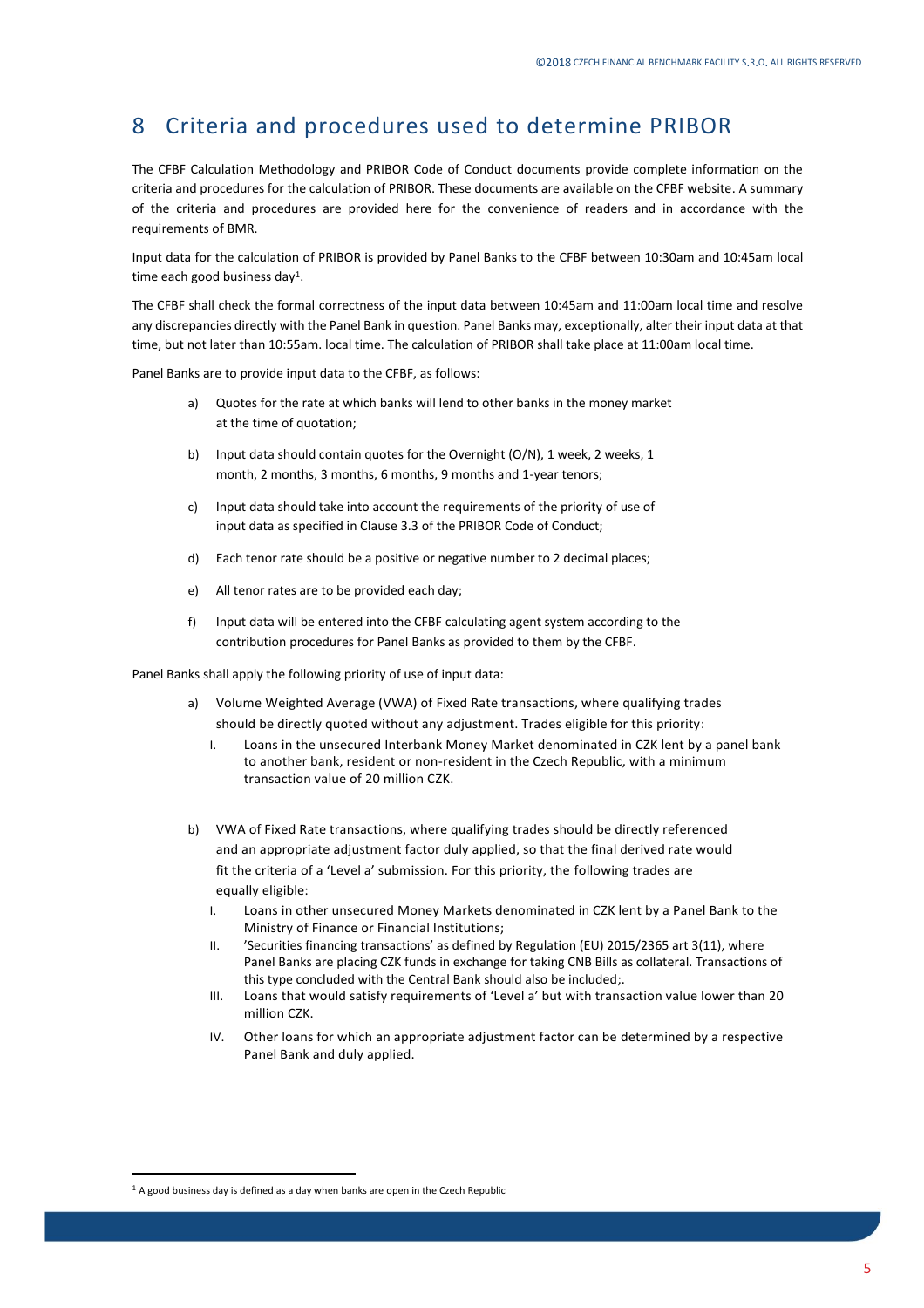- c) If a Panel Bank is lacking transactions eligible for 'Level a' and 'Level b, its expert judgement in relation to the following information should be considered and applied:
	- I. other correlated markets such as corporate deposits, overnight index swaps, interest rate swaps, forward rate agreements, repurchase agreements, foreign exchange forwards, interest rate futures and options;
	- II. observations of third-party transactions in the market described in point a), b) and c) above;
	- III. committed quotes or indicative quotes.

Panels Banks may adjust input data to correctly reflect the PRIBOR definition, by application of the following criteria:

- a) proximity of transactions to the time of provision of the input data and the impact of any market events between the time of the transactions and the time of the provision of the input data;
- b) interpolation or extrapolation from transactions data;
- c) adjustments to reflect changes in the credit standing of the Panel Banks and other market participants;
- d) if correlated market transactions are used in the determination of a submission, then the Panel Bank should apply a method of calculating their equivalence to the underlying market.

PRIBOR shall be calculated as the mathematical arithmetic mean rounded to two decimal places for the following maturities: overnight (O/N), 1 and 2 weeks, 1, 2, 3, 6 and 9 months, and 1 year, in the following manner:

- a) if the CFBF receives input data from eleven or more Panel banks, the rate for the relevant maturity shall be the arithmetic mean of the rates net of the two highest and two lowest rates;
- b) if the CFBF receives input data from at least six, but less than eleven Panel banks, the rate for the relevant maturity shall be the arithmetic mean of the remaining rates net of the one highest and one lowest rate;
- c) if the CFBF receives input data from four or five Panel banks, the rate for the relevant maturity shall be the arithmetic mean of all such rates

PRIBOR (except the O/N maturity) shall be calculated for transactions that are to be settled on the second business day following the calculation date, with the act/360 convention.

Once announced and published, the PRIBOR rates shall be final. This shall not rule out the possibility for the CFBF to publish a re-determined PRIBOR rate before 3:00pm local time at the latest, having announced the intention to republish corrected PRIBOR by 2:00pm local time.

In the event that the CFBF Business Continuity Plan is initiated the methodology applied for the calculation of PRIBOR will be unchanged.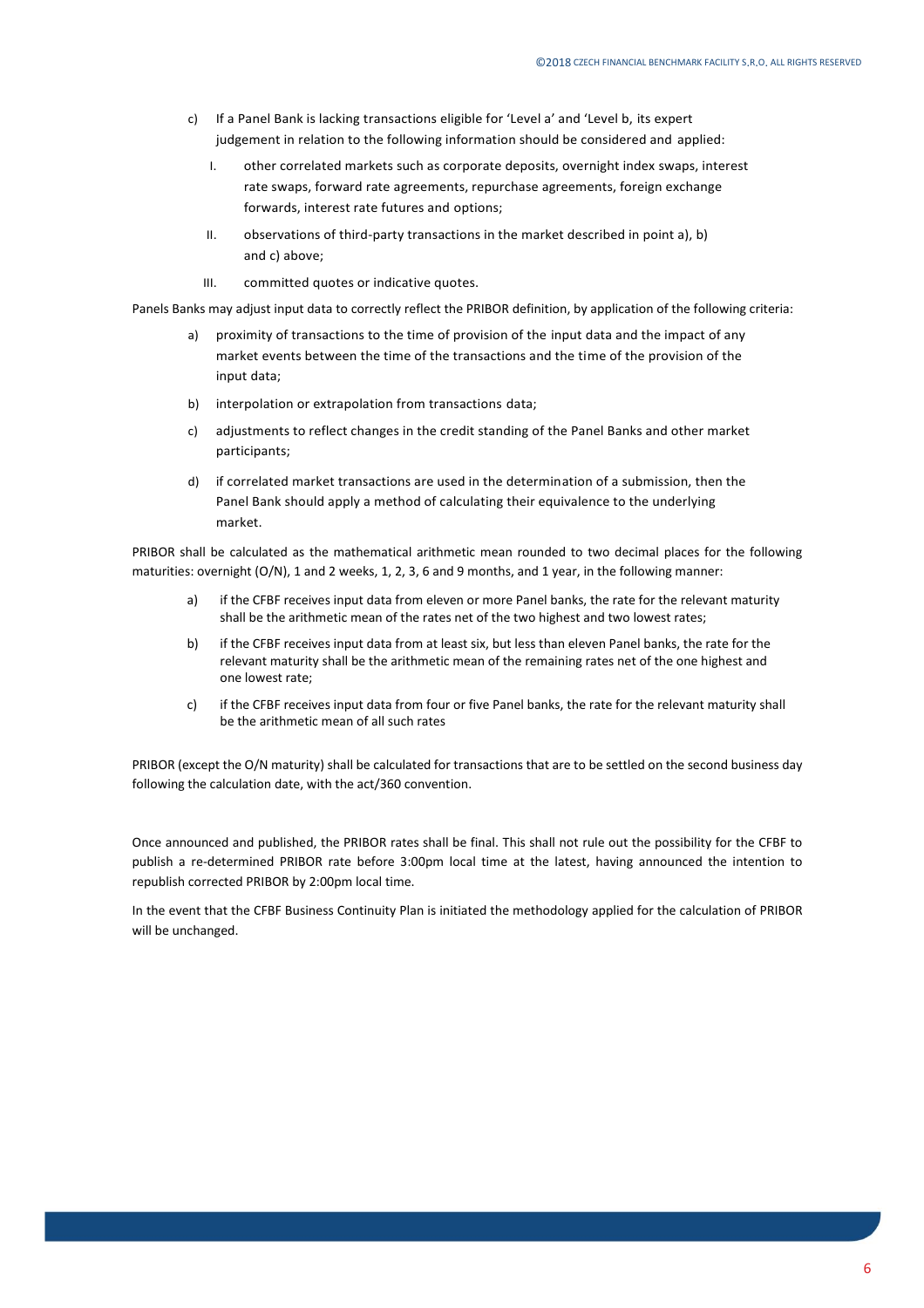### <span id="page-6-0"></span>9 Potential limitations of PRIBOR

Potential limitations of the benchmark, in particular, the circumstances in which the measurement of the CZK money market may become unreliable, are as follows:

a. If there is lack of sufficient input data to determine PRIBOR

The PRIBOR methodology and procedures are designed to ensure that PRIBOR can be published every day that banks are open in the Czech Republic. If the CFBF receives input data from less than four Panel Banks by 12:30pm local time, the PRIBOR rate from the previous day for the relevant maturity is used as the input data and is published as that day's rate. In extreme cases such as natural disasters preventing Panel Banks from contributing, the process of using the previous day's PRIBOR rate may be repeated for up to three consecutive days (meaning 4 days of identical rates). In this scenario an exceptional meeting of the PRIBOR Oversight Committee will be convened to consider the circumstances and to make appropriate decisions in respect to the immediate future publication of PRIBOR rates.

b. If the degree of liquidity in the underlying market becomes insufficient to provide input data to determine PRIBOR

Panel Banks apply a priority waterfall to select input data as described in Section 8 above and in the PRIBOR Code of Conduct. If a Panel Bank's available information in the underlying markets are insufficient from which to base its input data submission, it can apply expert judgement in relation to determining its input data. The use of expert judgment or discretion by Panel Banks makes it highly unlikely that an insufficient degree of liquidity in the underlying market would endanger the integrity and reliability of the PRIBOR determination.

c. Any other relevant information in which the measurement of the underlying market may become unreliable, including exceptional market events

In the case an exceptional market event arose, an exceptional meeting of the PRIBOR Oversight Committee will be convened to consider the circumstances and make appropriate decisions in respect to the immediate future publication of PRIBOR rates.

#### <span id="page-6-1"></span>10 Expert judgement

CFBF does not exercise any expert judgement or discretion in the determination of PRIBOR.

Rules which govern any exercise of expert judgement and ex-post evaluation process of any discretion of Panel Banks are described in the PRIBOR Code of Conduct. Only adequately trained Submitters from Panel Banks may exercise an expert judgement in their contribution in circumstances described.

Panel Banks are required to establish policies on the use of discretion that specify at least the following:

- a. the circumstances in which it may exercise discretion
- b. the persons within the Panel Bank that are permitted to exercise discretion
- c. any internal controls that govern the exercise of the Panel Bank's discretion in accordance with its policies
- d. any persons within the Panel Bank that may evaluate ex-post the exercise of discretion

Where the contribution of input data relies on expert judgement, the policies of a Panel Bank in relation of the use of judgement or the exercise of discretion shall include:

- a. a framework for ensuring consistency between different submitters, and consistency over time, in relation to the use of judgement or the exercise of discretion
- b. identification of the information that can be used to support expert judgement or discretion, and of any information that should not be taken into account
- c. procedures for the systematic review of any use of expert judgement

Each Panel Bank is required to maintain records of the input data source that was considered for each contribution and any related exercise of discretion.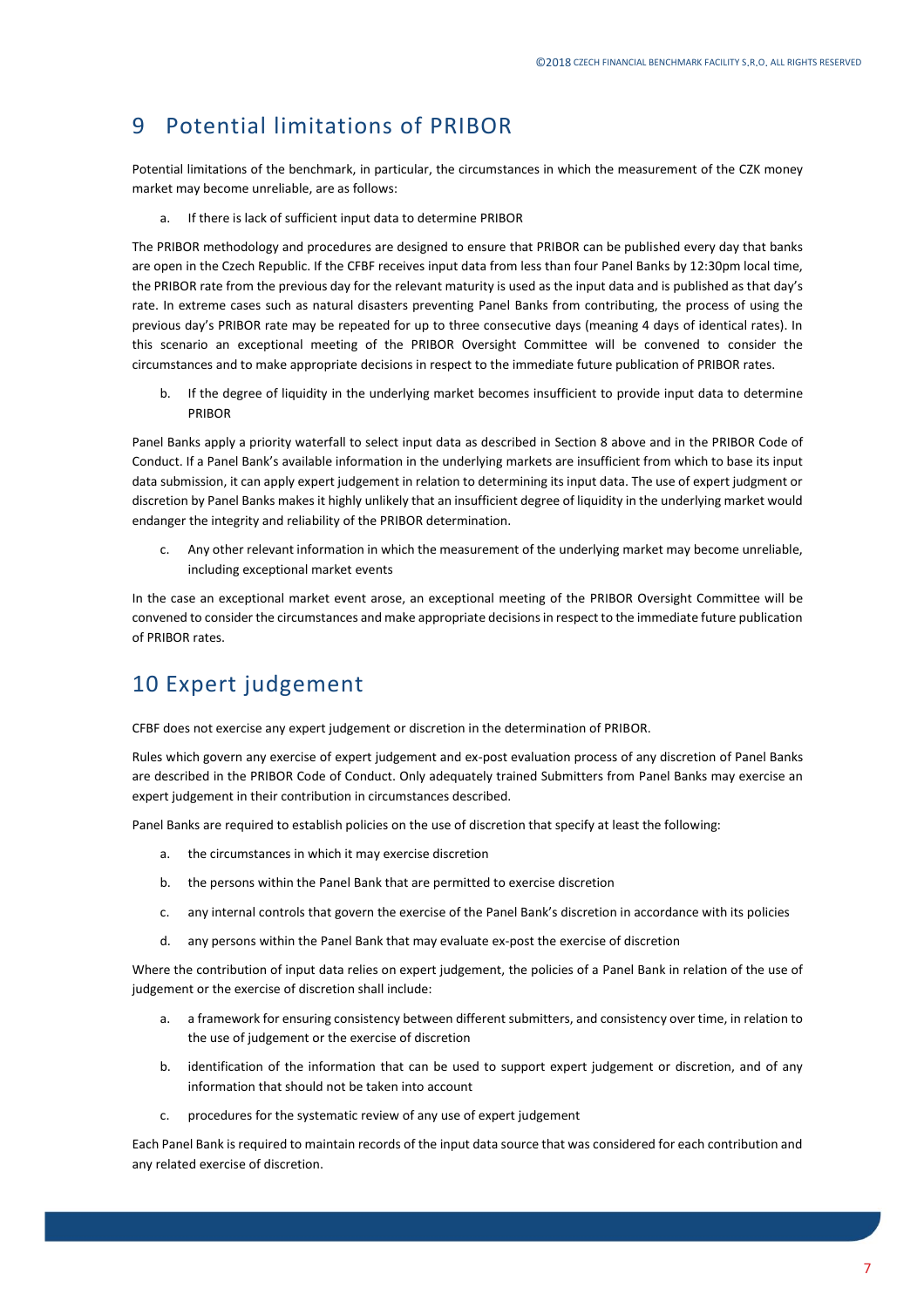#### <span id="page-7-0"></span>11 Public consultation and material changes

The CFBF has developed procedures for the review of the PRIBOR methodology. In circumstances where a material review of PRIBOR is being considered the CFBF will conduct a public consultation to gather feedback from key stakeholders, including users of PRIBOR.

The CFBF has developed a Consultation Policy, which describes the circumstances under which a consultation will be undertaken and the process applicable for the conduct of a consultation. The policy is a public document available on the CFBF website a[t www.cfbf.cz.](http://www.cfbf.cz/)

### <span id="page-7-1"></span>12 Transition or the cessation of PRIBOR

PRIBOR has very few appropriate substitutes, and in the event that it ceased to be provided or was to become no longer fully representative of the underlying market there would be significant and adverse impact on market integrity and financial stability.

The CFBF has developed clear written policies and procedures to address the need for the possible transition or cessation of PRIBOR, which could be the result of market structural change, product definition change, or any other condition which could make PRIBOR no longer representative of the underlying market it measures. These policies and procedures are proportionate to the estimated breadth and depth of contracts and financial instruments that reference PRIBOR and the economic and financial stability impact that might result from the cessation of the benchmark.

Users of PRIBOR are advised that changes to, or the cessation of, PRIBOR may have an impact upon the financial contracts and financial instruments that reference PRIBOR or the measurement of the performance of investment funds that reference PRIBOR.

The CFBF has taken into account the views of stakeholders in determining what policies and procedures are appropriate for PRIBOR.

#### <span id="page-7-2"></span>13 Transition

The CFBF provides the PRIBOR benchmark to users on the basis that there are a number of factors that may affect the production of the benchmark, including factors outside the control of the CFBF. Users are made aware that, while the CFBF has developed business continuity plans and fallback provisions for the production of the PRIBOR benchmark, they should have in place their own fallback provisions in the case that there was a material change in the nature of PRIBOR.

The CFBF Board is responsible for the CFBF Transition Policy and will take into consideration recommendations in regard to the policy or any actions associated with the policy, made by the PRIBOR Oversight Committee.

The CFBF Board will consider a number of issues in relation to this policy, including;

- Criteria for selection of credible alternate benchmarks
- Practicality of operating parallel benchmarks
- Procedures if no alternate benchmark is available
- Stakeholder engagement for any transition arrangements
- CFBF's inability for any reason to continue to operate as the administrator of PRIBOR leading to the cessation of the benchmark.

#### <span id="page-7-3"></span>14 Cessation

The CFBF Cessation Policy outlines the processes that the CFBF will undertake in the case that there is a requirement for the cessation of PRIBOR in entirety or any individual tenor. The scope of the policy is only for the cessation of a tenor or the entire benchmark and does not include the transition to alternate benchmarks which is covered in the CFBF Transition Policy.

The key steps that the CFBF will undertake in regards are to cessation of PRIBOR are;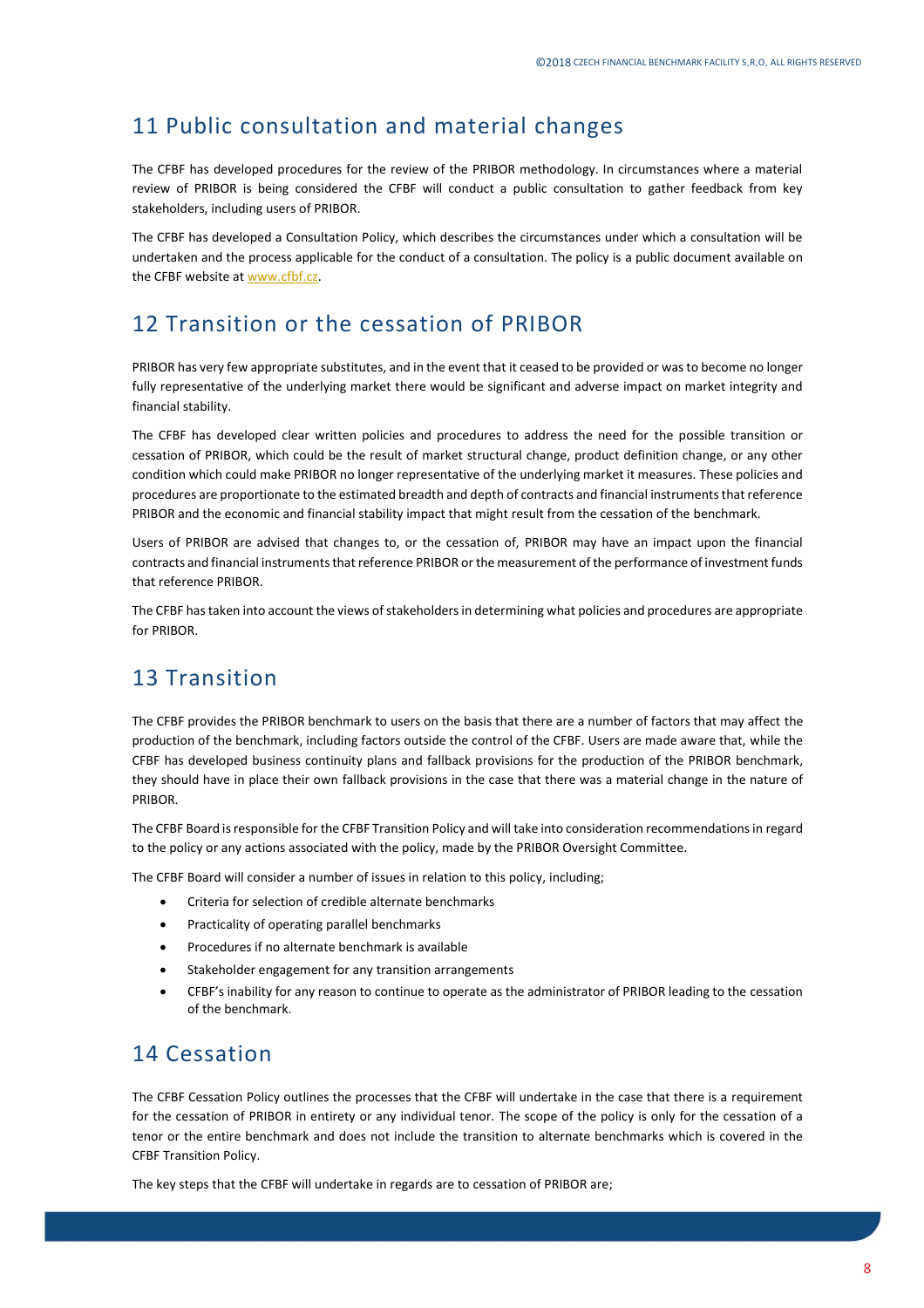- Consult and assess
- Decision to cease calculation of the benchmark or an individual tenor
- Inform users
- Implement a process of cessation

Potential reasons for discontinuation may include;

- Change in the underlying market that PRIBOR represents
- Regulatory action
- Lack of demand for the benchmark generally by stakeholders
- Inability of the CFBF to produce PRIBOR for commercial or logistical reasons i.e. inability to obtain sufficient input data from Panel Banks
- Cessation of the CFBF as an entity

Should the decision be taken to implement the cessation of PRIBOR, or individual tenors, the CFBF will consider a range of factors prior to informing the market of a cessation. Consideration will be given to:

- Sufficient notice to stakeholders of the cessation date and the timing of the cessation
- Any transition measures that can be implemented
- Stakeholder engagement and the timing required for them to consider alternative options, modify documentation, seek legal and compliance advice and modify any materials referencing PRIBOR
- Identification of alternate benchmarks and plans for migration

Once these issues have been considered, the CFBF will notify the market via press release, its website and other communication tools, including details of the cessation and any other information that would assist stakeholders to understand and take appropriate action.

<span id="page-8-0"></span>The Transition and Cessation policies will be made available to stakeholders upon request to the CFBF.

#### 15 Procedures for dealing with errors in input data

The PRIBOR Post Publication Re-Determination Policy details the procedures for reviewing a published PRIBOR rate in circumstances where CFBF personnel, Panel Bank employees or any end-user of PRIBOR believes that a published PRIBOR rate may be materially incorrect. The policy is publicly available on the CFBF's website.

#### <span id="page-8-1"></span>16 Updates to this benchmark statement

The CFBF will review and, where necessary, update this benchmark statement in the event of any changes to the information within it and at least every two years. An update will be provided whenever the information is no longer correct or sufficiently precise and at least where:

- there is a change in the classification of PRIBOR
- there is a material change in the methodology for determining PRIBOR

The date of initial publication: 19 December 2018.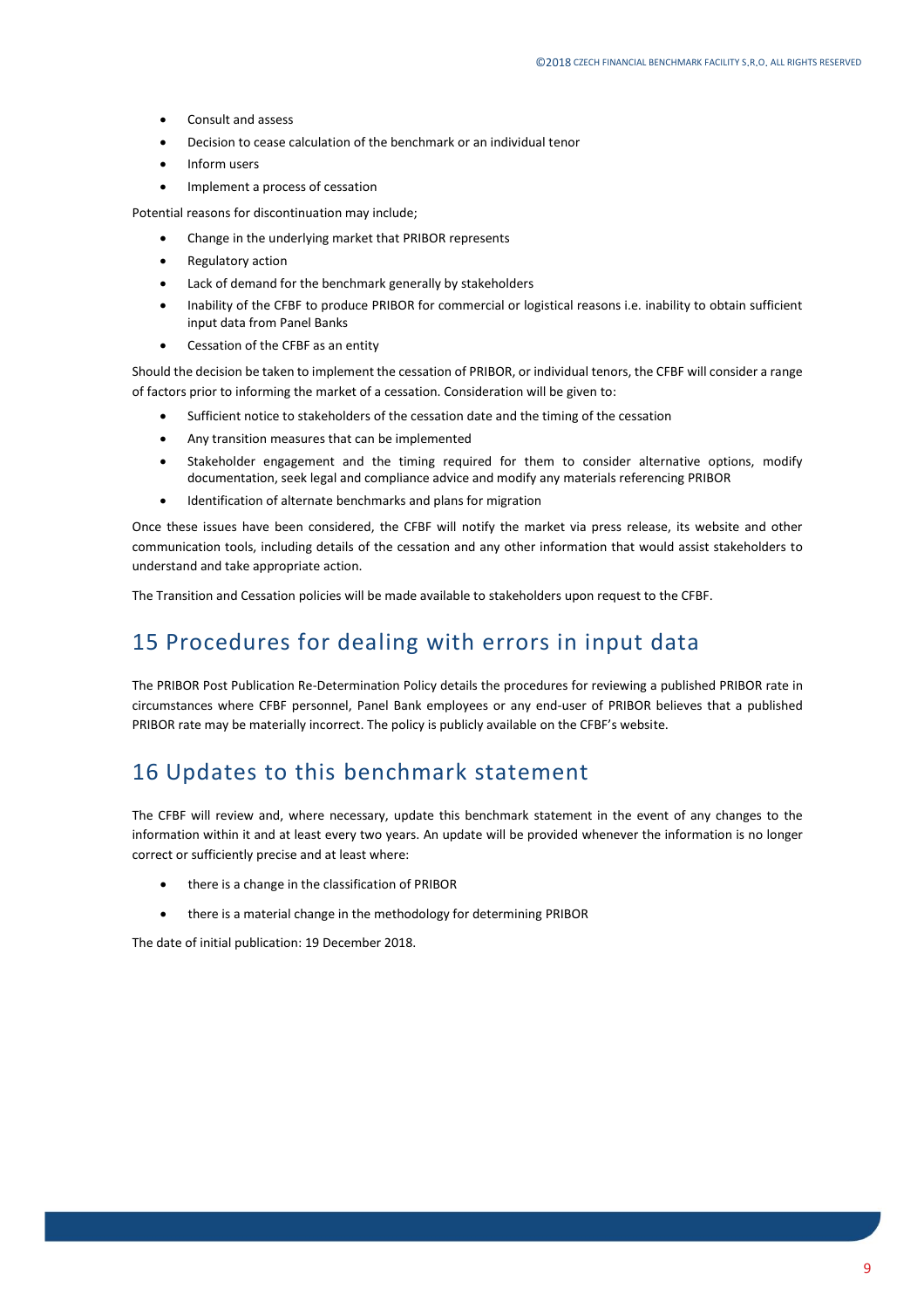# <span id="page-9-0"></span>17 Appendix 1 - The specific requirements of BMR Annex I for Interest Rate Benchmarks.

Under Annex I of Regulation (EU) 2016/1011 additional regulatory regime is applicable. The requirements and arrangements that have been put in place by CFBF to comply with it are as follows:

#### <span id="page-9-1"></span>17.1 Accurate and sufficient data used in a hierarchy

BMR requires the input data contributed by Panel Banks to be accurate and sufficient and the priority of use of input data shall be as follows:

- I. a contributor's transactions in the underlying market that a benchmark intends to measure or, if not sufficient, its transactions in related markets
- II. a contributor's observations of third-party transactions in those markets
- III. committed quotes
- IV. indicative quotes or expert judgements

The CFBF has developed a "waterfall" for submitting rates for the Panel Banks, which states the priority of use of input data that shall be followed. Panel Banks are required to abide by these rules under the PRIBOR Code of Conduct.

#### <span id="page-9-2"></span>17.2 An independent Oversight Committee

BMR states the following requirements for the oversight function of an Interest Rate Benchmark:

- I. the administrator of an interest rate benchmark shall have in place an independent oversight committee. Details of the membership of that committee shall be made public, along with any declarations of any conflict of interest and the processes for election or nomination of its members
- II. the oversight committee shall hold no less than one meeting every four months and shall keep minutes of each such meeting
- III. the oversight committee shall operate with integrity and shall have all of the responsibilities provided for in Article 5(3) of BMR

The CFBF has established an oversight committee known as the PRIBOR Oversight Committee. The Committee meets at a minimum quarterly with redacted minutes available on the CFBF's website. The Committee has the primary governance oversight of the methodology, determination and dissemination of PRIBOR. The Committee's purpose is to support the integrity, accuracy and reliability of the PRIBOR benchmark to the benefit of all users of the benchmark and reliant market participants. It achieves this through regular meetings to review, endorse or challenge decisions of the CFBF Board that have an impact PRIBOR.

Details of the membership of the PRIBOR Oversight Committee, along with any declarations of any conflict of interest are published at: <https://cfbf.cz/pribor/governance-oversight/oversight-committee/>

The responsibilities of the Committee and the processes of membership nomination is described in the PRIBOR Oversight Committee Terms of Reference document published at: [https://cfbf.cz/pribor/governance](https://cfbf.cz/pribor/governance-oversight/oversight-committee/)[oversight/oversight-committee/](https://cfbf.cz/pribor/governance-oversight/oversight-committee/)